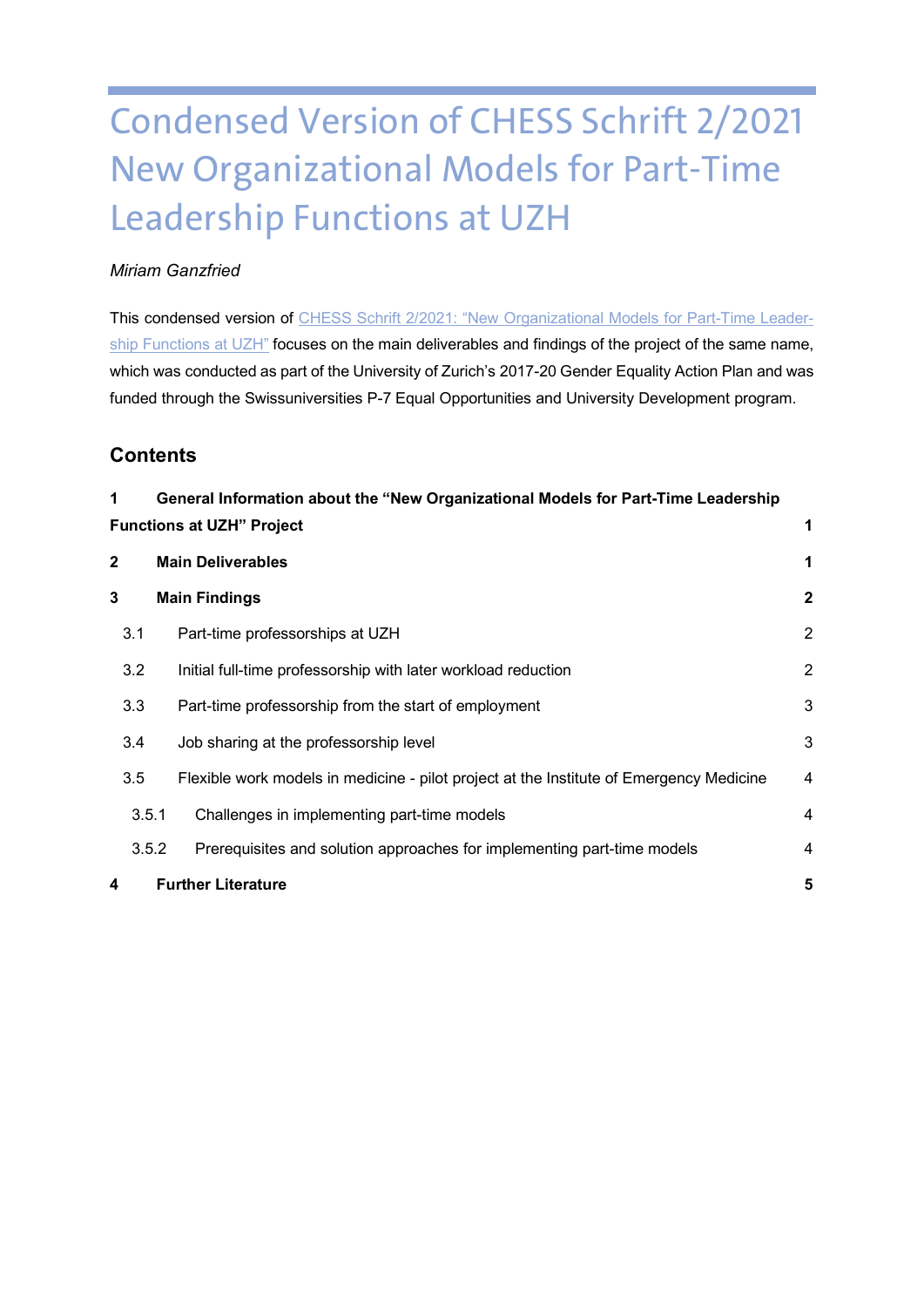# <span id="page-1-0"></span>**1 General Information about the "New Organizational Models for Part-Time Leadership Functions at UZH" Project**

| <b>Objective</b>           | Present a sustainable package of measures tailored to the different disciplinary<br>cultures at UZH with concrete organizational models for part-time leadership<br>functions.                                                                                                     |
|----------------------------|------------------------------------------------------------------------------------------------------------------------------------------------------------------------------------------------------------------------------------------------------------------------------------|
| <b>Procedure</b>           | Open-ended: Interviews with representatives of different UZH units (around 50<br>interviews) and contact with similar initiatives, analysis of existing models in<br>other organizations or enterprises, conducting of workshops with faculties, re-<br>search, and communication. |
| <b>Duration</b>            | January 2017-June 2021                                                                                                                                                                                                                                                             |
| Organization               | The project was based at the Center for Higher Education and Science Studies<br>- CHESS at the University of Zurich, was managed by project head Miriam<br>Ganzfried, and was supervised by a project committee.                                                                   |
| Embedded in /<br>framework | UZH 2017-20 Gender Equality Action Plan                                                                                                                                                                                                                                            |
| <b>Funding</b>             | Swissuniversities P-7 Equal Opportunities and University Development pro-<br>gram                                                                                                                                                                                                  |
| <b>Resources</b>           | $~10\%$ academic associate                                                                                                                                                                                                                                                         |

# <span id="page-1-1"></span>**2 Main Deliverables**

- A discussion on flexible leadership models and part-time leadership functions for professors and other managers was initiated, and these topics were publicized internally throughout the university.
- A comprehensive body of literature (research and practice) was assembled and made perma-nently accessible via the [Flexible Leadership Toolbox.](https://www.3f.uzh.ch/de/Toolbox.html) The toolbox is in German and facilitates literature searches by publication type, target group, model type, and region.
- Concrete organizational models for part-time leadership functions in Human Medicine and Veterinary Medicine were developed in collaboration with representatives of those faculties.
- An [FAQ on flexible work models for medical staff](https://www.3f.uzh.ch/dam/jcr:2dfe5749-8f1a-4f1a-9288-0a7b7f491069/FAQ%20flexible%20Arbeitsmodelle.pdf) (available only in German) was drafted in collaboration with the University Hospital Zurich Diversity & Inclusion Office.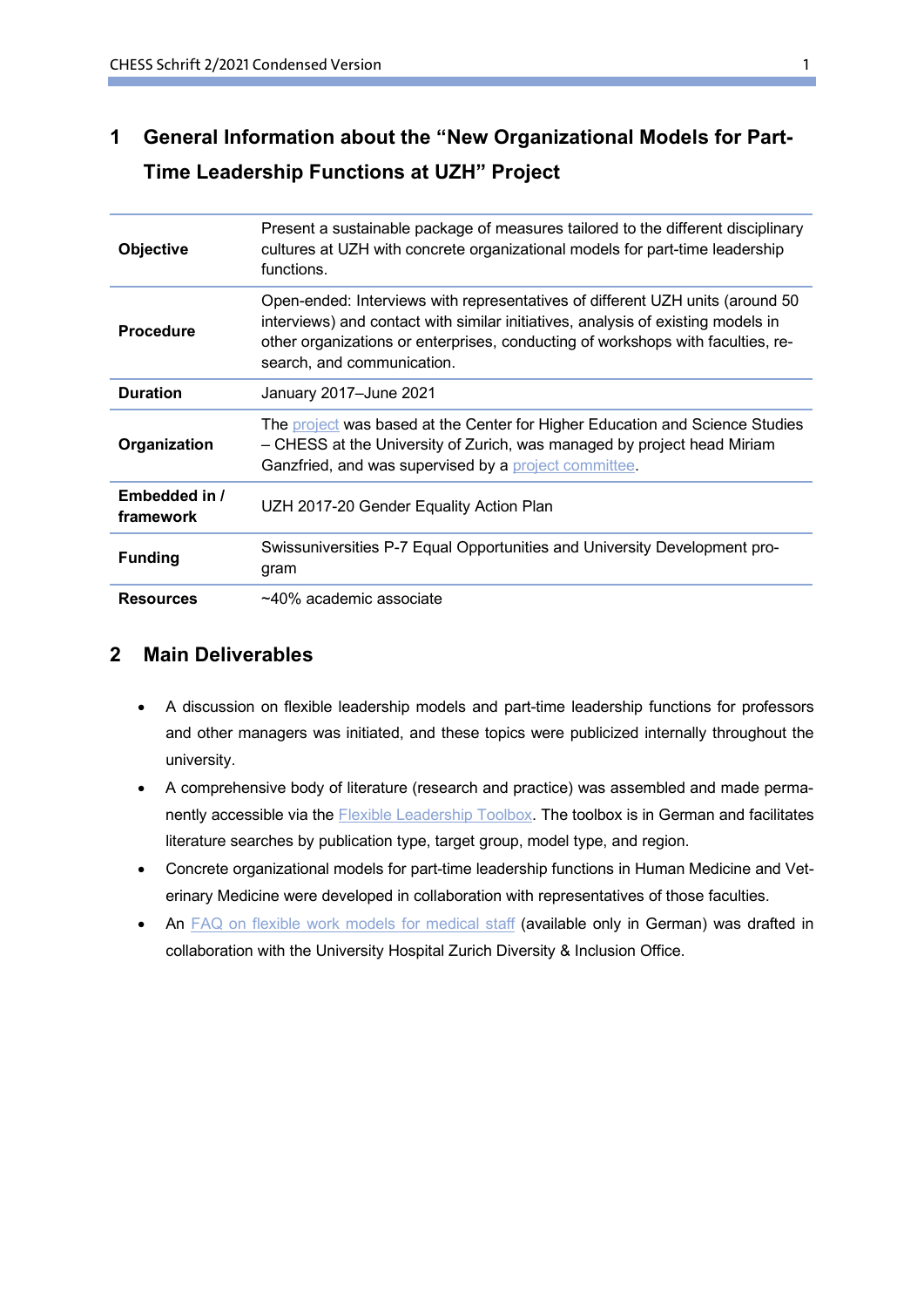## <span id="page-2-0"></span>**3 Main Findings**

There seems to be a need for flexible work models at the professorship level in some disciplines, and use of and demand for flexible work models at UZH differs by faculty and department. There appears to be a greater demand for flexible work models in medical disciplines (Faculty of Medicine and Vetsuisse Faculty) than in other fields such as business and economics, arts and humanities, or social sciences. This difference can be explained by the fact that in medicine, members of senior staff are not only actively involved in research and teaching, but also work clinically. This requires professors in the medical field to be present more often onsite and allows little leeway for flexibility.

#### <span id="page-2-1"></span>3.1 Part-time professorships at UZH

Part-time professorships at UZH have been in existence for several years now. The fact sheet on parttime professorships has established a corresponding institutional basis at UZH since 2015 that states that the salary funds "saved" through the reduction of the work hour load can be used for replacement appointments to relieve the part-time professor. This means that new professorial appointments can be filled with a part-time employment option or the work hour load of existing professorships can be adjusted temporarily or permanently. However, full-time professorships shall remain the norm at UZH. Discussions with professors who have reduced their work hour load (for a fixed-term period) revealed that the possibility of making their employment flexible for a temporary period is regarded as being very useful because it allows them to adjust their work hour load as stages of life require, for instance to discharge caregiving responsibilities. However, part-time professorships are still the exception at UZH. In 2020, only 6.9% of all professors worked part-time, with only a marginal difference between women and men. There are multifarious reasons for part-time employment, and a distinction can be drawn between two types of part-time employment relationships: an initial full-time professorship with a later workload reduction and a part-time professorship from the start of employment.

#### <span id="page-2-2"></span>3.2 Initial full-time professorship with later workload reduction

The first type – an initial full-time professorship with a later workload reduction – is often grounded on family considerations, gets requested during the employment relationship by professors who then go on to work part-time (predominantly women), and is granted by the university for a certain period. The persons interviewed regarded a reduction to up to 80% as being unproblematic. The implementation usually proceeds smoothly. Part-time professors consider the relief provided by the appointed substitute very valuable and appreciate the possibility of occasionally being able to decline requests for committee work and the like on the grounds of having a reduced work hour load. In addition, some report that this work model relieves mental stress, which can also have a beneficial effect on research activities. The possibility of a (temporary) part-time professorship appears to be an attractive work model primarily for associate professors and full professors because they fear that a work hour load reduction in an earlier stage of their academic career could have an adverse impact on their ability to earn further qualifications. However, many assistant professors interviewed likewise could envision a work hour load reduction in principle, but at the same time cite potential negative consequences with regard to attaining further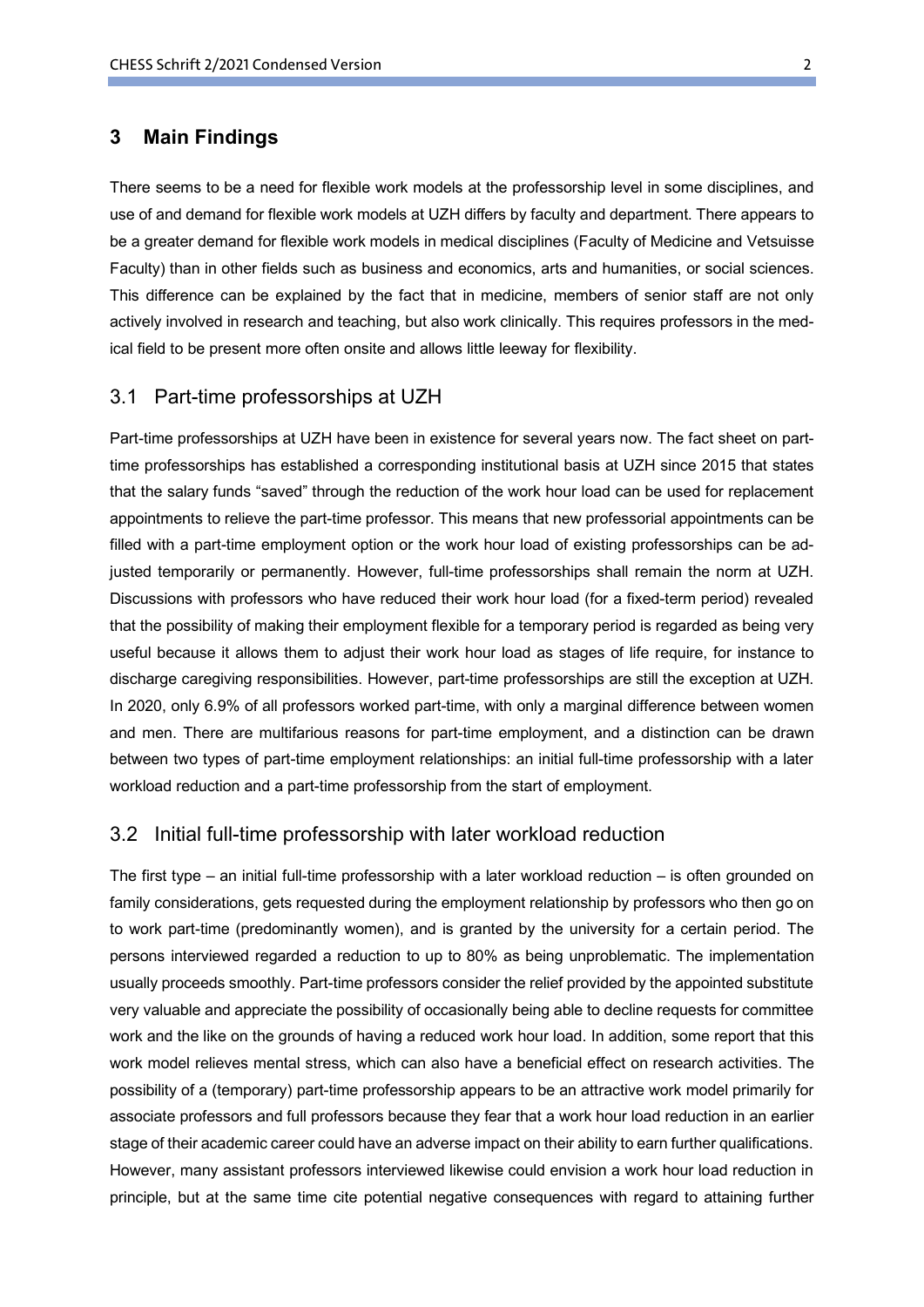qualifications. They express concerns that a part-time professorship could adversely affect performance evaluations, that the effective workload would not decrease in reality and that a part-time professorship would merely result in a loss of salary, or that a work hour load reduction would signal a reduced work commitment. In many departments at UZH, a work commitment of more than 100% is still expected, often coupled with an unspoken expectation of being on call at all times.

#### <span id="page-3-0"></span>3.3 Part-time professorship from the start of employment

For the second type of part-time professorship, the reason for a reduced work hour load is employment at another university, research institution, or in the private sector, or engagement in politics. In many cases, the reduced work hour load exists from the start of employment and is explicitly desired by the university. One advantage of this form of part-time professorship for UZH and the second university or research institution is that it facilitates collaboration across institutional boundaries. At the same time, however, such part-time professors often have a disproportionately large workload due to their involvement in the self-management of two institutions, in contrast to their colleagues employed at just one institution.

Taking a deeper look at the two types of part-time professorships, it becomes evident that UZH's attitude toward part-time professorships differs depending on the motive. Part-time employment at the professorship level due to a second job in science, business, or politics is basically viewed as added value for the university. In contrast, a reduced work hour load due to caregiving obligations tends to face reluctance from UZH. This is evidenced not only by the fact that no professorships to date have been advertised with the possibility of part-time employment, but also by statements from full-time professors who could picture reducing their work hour load in the future. According to their statements, these professors had not yet taken any steps in this direction because they feared negative reactions from colleagues. Some part-time professors reported initial concerns about mentioning a work hour reduction to their colleagues, but no one reported actually receiving negative reactions. In the professorial appointment procedure as well, it is evident that the image of the ever-available scientist is still prevalent in academia. The possibility of part-time employment thus practically never comes up in appointment negotiations. The reason may be that candidates proceed on the assumption that raising the possibility of part-time employment could tend to hurt their prospects.

## <span id="page-3-1"></span>3.4 Job sharing at the professorship level

Job sharing at universities is still very rare. Two female assistant professors in the Vetsuisse Faculty are the only currently known job-sharing example at UZH. A few job-share duos exist at other Swiss universities: two at the EPFL and one each at the University of Basel, the University of Bern, and the University of Fribourg (as of February 2021). However, job sharing is definitely an issue today for junior researchers because it can present a practical career model for a certain stage of life. Although universities are still rather skeptical about the possibility of offering shared professorships, this model definitely has advantages for job-sharing partners and universities. Both sides benefit from a stronger work commitment, greater motivation, and enhanced managerial effectiveness. An integrated concept that lays out the details of the teamwork is essential to the success of a job-share duo in the professorship application process (see the University of Bern's [job-sharing guidelines](https://www.vereinbarkeit.unibe.ch/flex_working_time_models/job_sharing/index_eng.html) for more on this).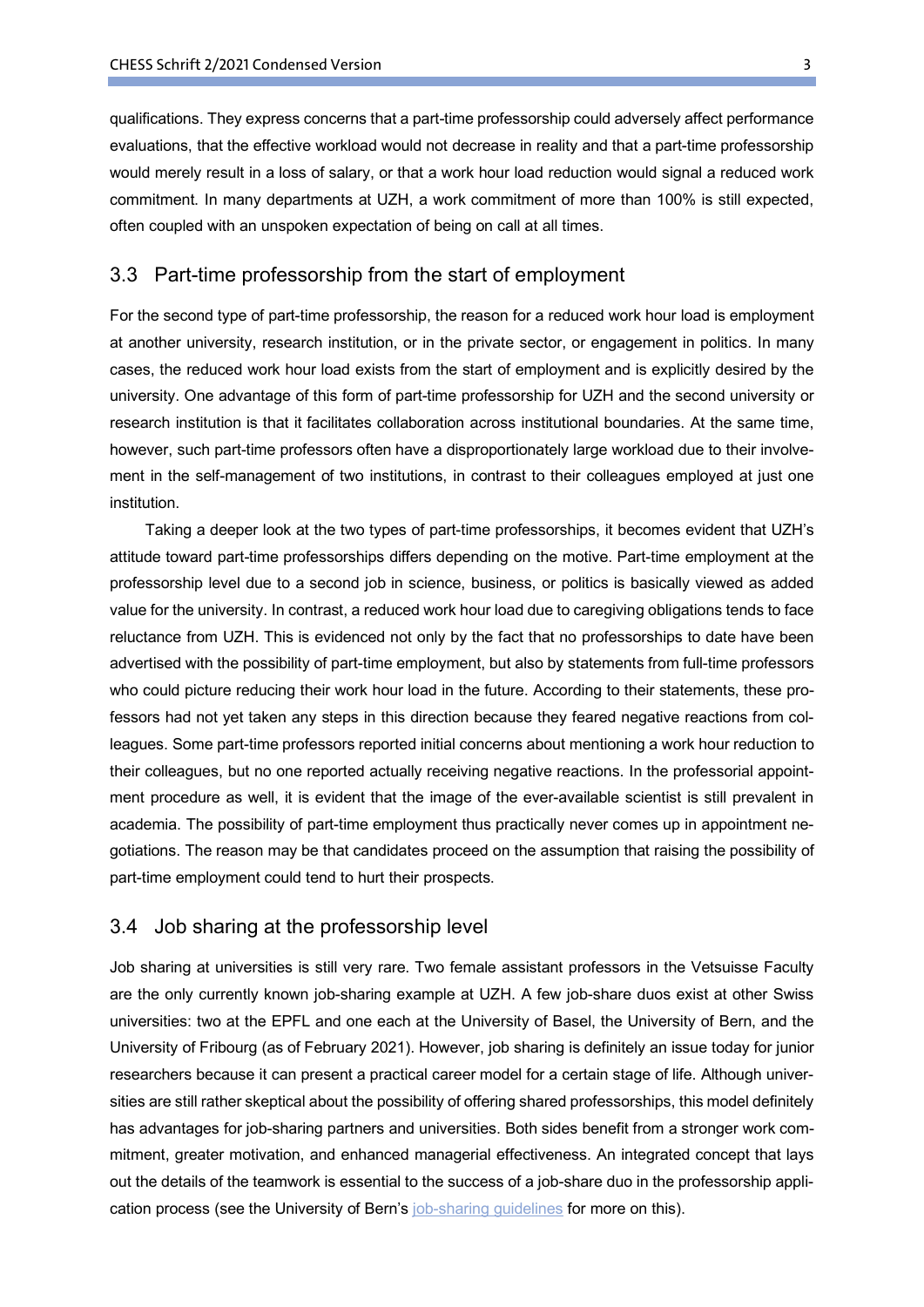In the discussion about the introduction of part-time employment and job sharing at the professorship level at universities, the question for the future is whether universities are willing also to advertise new professorships with a work hour load of 80%–100%, accept job-sharing applications, and thus enlarge the pool of candidates. Or, on the contrary, will availability at all times continue to be deemed an important criterion for an academic career? As examples from the private sector and public administration show, part-time management functions and job sharing are now an established part of contemporary management models. They have a beneficial impact on staff recruitment and retention, and enable universities to position themselves internationally as attractive employers.

# <span id="page-4-0"></span>3.5 Flexible work models in medicine - pilot project at the Institute of Emergency Medicine

The Institute of Emergency Medicine at University Hospital Zurich has been deploying flexible work models for several years now. More than half of the senior physicians there work part-time (most with an 80% work hour load), administrative work is done from home offices, and the flextime system gives senior physicians flexibility to conduct research activities or perform administrative tasks at the beginning and end of the workday. The pilot project at the Institute of Emergency Medicine, which was run in collaboration with the University Hospital Zurich Diversity & Inclusion Office, rendered the positive experiences with flexible work models for physicians visible to other clinical departments of University Hospital Zurich. During the pilot project, interviews with physicians and a workshop were conducted and an [FAQ on flexible work models for medical staff](https://www.3f.uzh.ch/dam/jcr:2dfe5749-8f1a-4f1a-9288-0a7b7f491069/FAQ%20flexible%20Arbeitsmodelle.pdf) (available only in German) was drafted.

#### <span id="page-4-1"></span>3.5.1 Challenges in implementing part-time models

Only a few clinical departments at University Hospital Zurich offer their physicians part-time work models. At the same time, though, interviews with physicians made it clear that there is a pressing need among physicians for more flexibility. The daily work routine of senior physicians is often determined by duty schedules, and the 50-hour work week leaves little leeway for flexibility. Research is often done either during office hours or leisure time. There appear to be differences between clinical departments regarding the feasibility and the offering of part-time jobs at the senior physician level. In principle, it is easier to offer part-time models in clinics and departments that operate in shifts, such as the emergency unit or anesthesia department. Communication was cited as the main challenge in implementing parttime work in surgical clinics. For example, part-time senior physicians would need to be able to communicate patient information to their colleagues in a timely manner to ensure continuity of care. However, the reason for the dearth of part-time jobs for senior physicians in surgical fields can be attributed to an absence of will to institute change and to fears of encountering resistance to change.

#### <span id="page-4-2"></span>3.5.2 Prerequisites and solution approaches for implementing part-time models

Clinics or departments that set a good example are a key prerequisite to implementing flexible work models for physicians. The more clinics and departments that offer them, the more flexible work models will become commonplace. In addition, efforts should be undertaken to raise awareness that one person alone cannot do everything and that it is normal for multiple physicians to work on one patient. To bring about change toward more part-time job offerings for senior physicians, there must be a basic acceptance of part-time work models at the managerial level. Hospital administrators should realize that